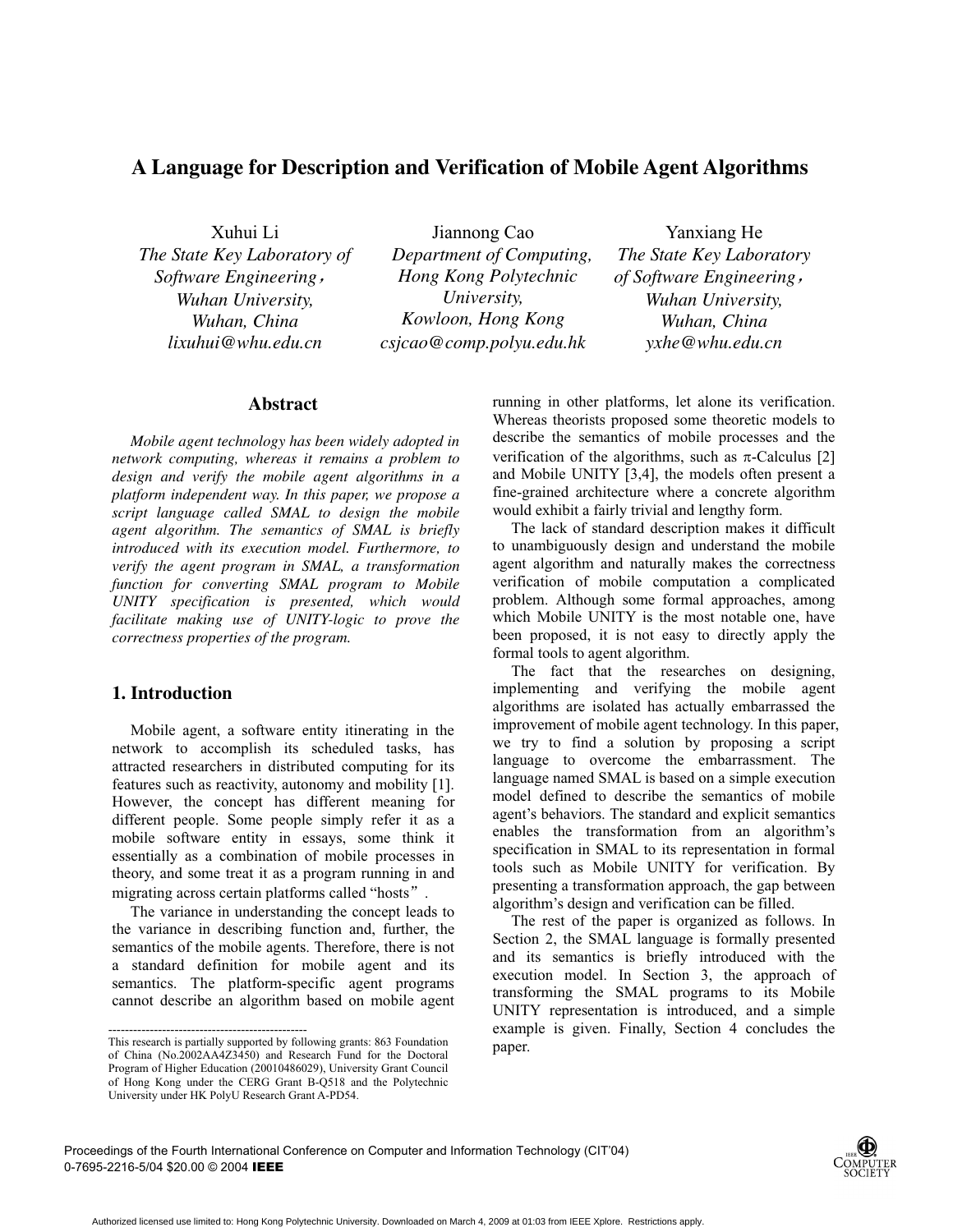## **2. SMAL Language: A Language Describing Mobile Agents**

## **2.1 SMAL 's Syntax**

As mentioned above, mobile agent systems always support a programming language for users to write their own agent programs. However, the difference between the implementation languages of agent systems would result in different execution models of agents. Additionally, the difference between concrete agent programs and programs written in Mobile UNITY is distinct too. Based on deep exploration of well-rounded mobile agent systems such as IBM Aglets[5] and Mole[6], we propose a script language called SMAL (Simple Mobile Agent Language) to formulate mobile agent algorithms. With a formal syntax and explicitly description on its execution model, programmers can easily and unambiguously understand algorithms written in SMAL.

```
<AGENT> ::= Agent Agent_Declaration_Name
Named Agent_Name At Host_Name <BODY>
  <BODY> ::= Body <DECLARATION> <INIT> 
<MIGRATION> <MESSAGE>+ BodyEnd
  <DECLARATION> ::= Declaration < ADECL_ITEM>+
  <ADECL_ITEM> ::= Lock_Variable_Name : <LTYPE>;
| <DECL_ITEM>
  <DECL_ITEM> ::= Variable_Name : <DTYPE>;
  <DTYPE> ::= <VTYPE> | Record_Type_Name
  <VTYPE> ::= Int | Bool
  <LTYPE> ::= Lock
  <RTYPEDEF> ::= Record Record_Type_Name
RecordBegin <RECORDFIELD>+ RecordEnd
  <RECORDFILED> ::= FiledName : <VTYPE> 
  <INIT> ::= Initilization <STATEMENTBLOCK> 
  <MIGRATION> ::= MigrationRecover
<STATEMENTBLOCK>
  <MESSAGE> ::= On Message Message_Name With
Message_Argument : <VTYPE> Do <STATEBLOCK>;
  <STATEMENTBLOCK> ::= [ BlockDeclaration
<DECL_ITEM>+ ] BlockBegin <STATEMENT>+ BlockEnd
  <STATEMENT> ::= <Int_Variable> = <INTEXP> | 
\texttt{<Bool\_Variable>} = \texttt{<BOOLEXP>}if ( <BOOLEXP> ) Begin <STATEMENT>+ End
  else Begin <STATEMENT> + End | 
  while ( <BOOLEXP> ) Begin <STATEMENT>+ End | 
  lock( Lock_Name) Begin <STATEMENT>+ End
unlock( Lock_Name) |<PRIMITIVE>
  <PRIMITIVE> ::= sendmessage( Agent_Name,
Message_Name, <VEXP> ) | migrateto( Host_Name ) 
|createagent( Agent_Name,
Agent_Declaration_Name, Host_Name ) | 
regainmessage() | removeMessage() | 
blockmessage() | unblockmessage() | dispose() 
  <VEXP> ::= <BOOLEXP> | <INTEXP>
  <BOOLEXP> ::= true | false | <Bool_Variable>
| (Not <BOOLEXP>) | (<BOOLEXP> And <BOOLEXP>) | 
(<BOOLEXP> Or <BOOLEXP>) | (<INTEXP> > <INTEXP>)
| (<INTEXP> == <INTEXP>)
  <INTEXP> ::= integers | <Int_Variable> | 
<INTEXP> + <INTEXP> | <INTEXP> - <INTEXP> | 
<INTEXP> * <INTEXP> | <INTEXP> / <INTEXP> | 
<INTEXP> % <INTEXP> 
  <Int_Variable> ::= Int_Variable_Name |
```
*Record\_Variable\_Name* **.** *Int\_Field\_Name* <Bool\_Variable> ::= *Bool\_Variable\_Name* | *Record\_Variable\_Name* **.** *Bool\_Field\_Name*

The BNF syntax of SMAL is listed in Figure 1. It describes the composition rules of agent programs. For simplicity, the definitions of some trivial items such as variables are not presented, which would not incur misunderstanding. Obviously SMAL is a simple program script language and has the same expressive power as normal programming languages.

As Figure 1 depicts, an agent is presented as a program with four sections: *declaration, initialization*, *migration recovery* and *message handling*. The variables are declared in the *declaration* section, and the other three sections are all composed of the statement blocks that define the behaviors of the agent in each state and are executed by the threads scheduled properly. Statements in SMAL programs are composed of the assignment statements, conditional statements, loop statements and primitives. The former three kinds of statements make it convenient to describe the algorithm with common pseudocode programs. The primitives are deeply related with the threads' execution and interaction that is the essential part of SMAL. The details of the language and its semantics would be introduced in the following subsection.

## **2.2 Execution Model of SMAL**

As a script language, SMAL has a formal semantics explicitly presented with a set of  $\pi$ -Calculus processes denoting each syntactical element in the program [7]. However, the semantical rules for SMAL is too complicated and trivial to be stated here, therefore we use the execution model instead of formal process algebra to explain the semantics of SMAL.

Generally, in SMAL agent program three kinds of variables can be declared: the first one is the agent state variables which can be used to maintain the states of the agents and would not be changed during the migration; the second is lock variables used to indicate the exclusive critical region in the statement blocks of the agent; the third one is the local variables declared in statement blocks. Since SMAL follows the weak migration scheme, the execution state of the agents such as the call stack and the local variables in statement blocks would not be preserved during the migration, while the value of the agent state variables would remain.

SMAL agent drives a set of threads to execute the statement blocks. When the agent is created, an initialization thread executes the statement block defined in the *initialization* section, so the variables can be initialized there. When agent's migration is

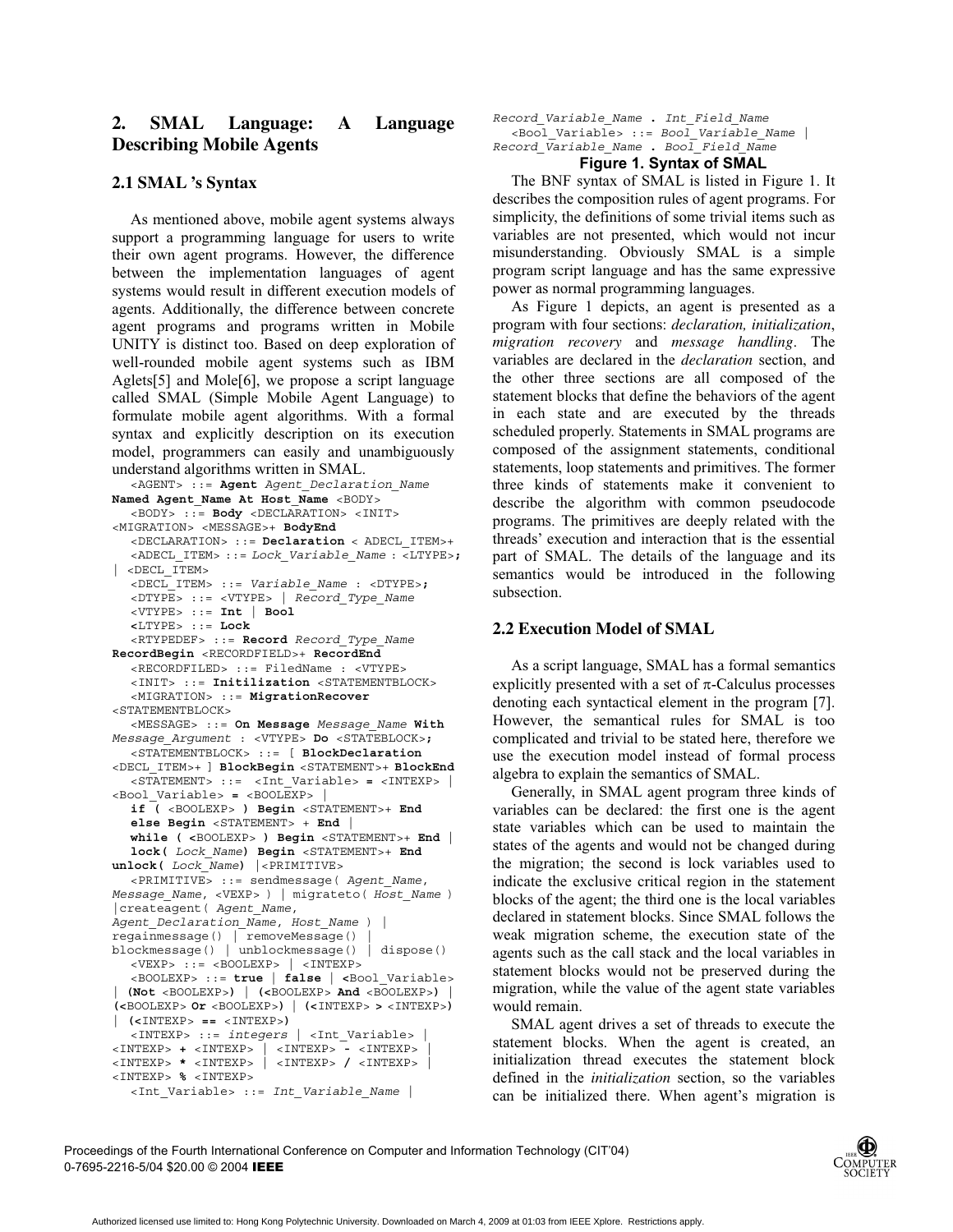accomplished, a thread executes the block in the *migration recovery* section too. Once the initialization thread or the recovery thread accomplishes its work, the agent would be in working state and ready to handle the incoming messages. Generally, two kinds of threads, manager thread and worker thread, are involved in message handling. Manager thread runs in background and schedules tasks undertaken by worker threads. The tasks are defined in the *message handling* section that consists of a set of statement blocks each of which defines how to handle a certain message and is executed by a worker thread. Thus, a single thread under the control of the manager thread handles a message.

In SMAL, messages are sent in an asynchronous way, so the agent would not receive the messages explicitly. Incoming messages are transferred by the agent platforms and forwarded to the message manager thread. The message manager thread uses two message queues, a *processing* queue and a *waiting* queue, to accommodate the messages being handled or not currently. To control the message management in the user-defined statements, four primitives, *blockmessage*, *unblockmessage*, *regainmessage* and *removemessage,* are provided in the statement blocks. The *blockmessage* and *unblockmessage* primitives are used to set the *blocked* flag in an agent. Once a message is received it would be stored in the *waiting* queue. If the *blocked* flag were *false*, the message would automatically be put into the *processing* queue and then a message thread would be started to execute the statement block specified to handle this message. Otherwise, the message would stay in the *waiting* queue until the *blocked* flag is changed into *false*. On default the *blocked* flag is set to true so that the incoming messages would be stored in the *waiting* queue waiting for the end of initialization. The *regainmessage* primitive moves the messages in the *waiting* queue to the *processing* queue, while the *removemessage* primitive removes the current message from the *waiting* queue. These two primitives are used to ensure that the messages are correctly handled even when the work would be interrupted due to migration.

In the statement blocks, some primitives are provided for common agent behaviors. They are *sendmessage*, *createagent*, *migrateto* and *dispose.* The semantics of the primitives are apparent. It should be noted that once *migrate* primitive is executed the threads handling the messages are all interrupted. In the former case, the agent would wait for the time out of suspension. When the agent migrates to the target host, the *migration recovery* statements are executed and then the messages in the *waiting* queue are handled.

Since the threads are running concurrently, it is vital to guarantee that no conflict among the threads such as deadlock would occur. Therefore, the *lock* and *unlock* primitives are used to make the threads execute in the order as the user prefers to. Once a lock statement, e.g., *lock(r),* is executed by one thread, representing it would require the control of a lock variable *r* declared in the *declaration* section, the other threads would be suspended if they encounter a *lock(r)* until the statement *unlock(r)* is executed by the thread who have acquired the control of *r*. Each lock variable, say, *r*, is associated with a thread queue containing the threads waiting for the control of *r*. Thus, the worker threads of an agent can run appropriately following the *lock* and *unlock* primitives in the statement blocks. Providing the *lock* and *unlock* primitives, SMAL gives the users full control over thread's execution whereas leaves the problem of concurrently accessing the agent's shared area to the users. It is all users' duty to make sure his program would not incur concurrency problem.

A simple example of SMAL agent is listed as Figure 2:

```
Agent a Named Agent_Name at Host_Name
Body
Declaration
  aint: Int;
Initialization
 BlockBegin 
  createagent(b1, b, h2); 
  aint := 0;sendmessage(self, run, aint); 
  unblockm
essage();
 BlockEnd
On Message run with init: Int Do
 BlockBegin 
  sendmessage(b1, update, init); 
 BlockEnd
BodyEnd
Agent b Named Agent_Name at Host_Name
Body
Declaration
  bint: Int;
Initialization
 BlockBegin 
    unblockmessage(); 
On Message update with value: Int Do
 BlockEnd
 BlockBegin 
  bint := 
value;
 BlockEnd
BodyEnd
  Figure 2. An Example of SMAL Agent
```
In the example, once an instance of agent program *a* is created, it would create an agent named *b1* in host *h2*, and send a *run* message to itself to launch the work. Then the *unblockmessage* primitive notify the agent to begin handling the messages, which would start a worker thread dealing with the *run* message and

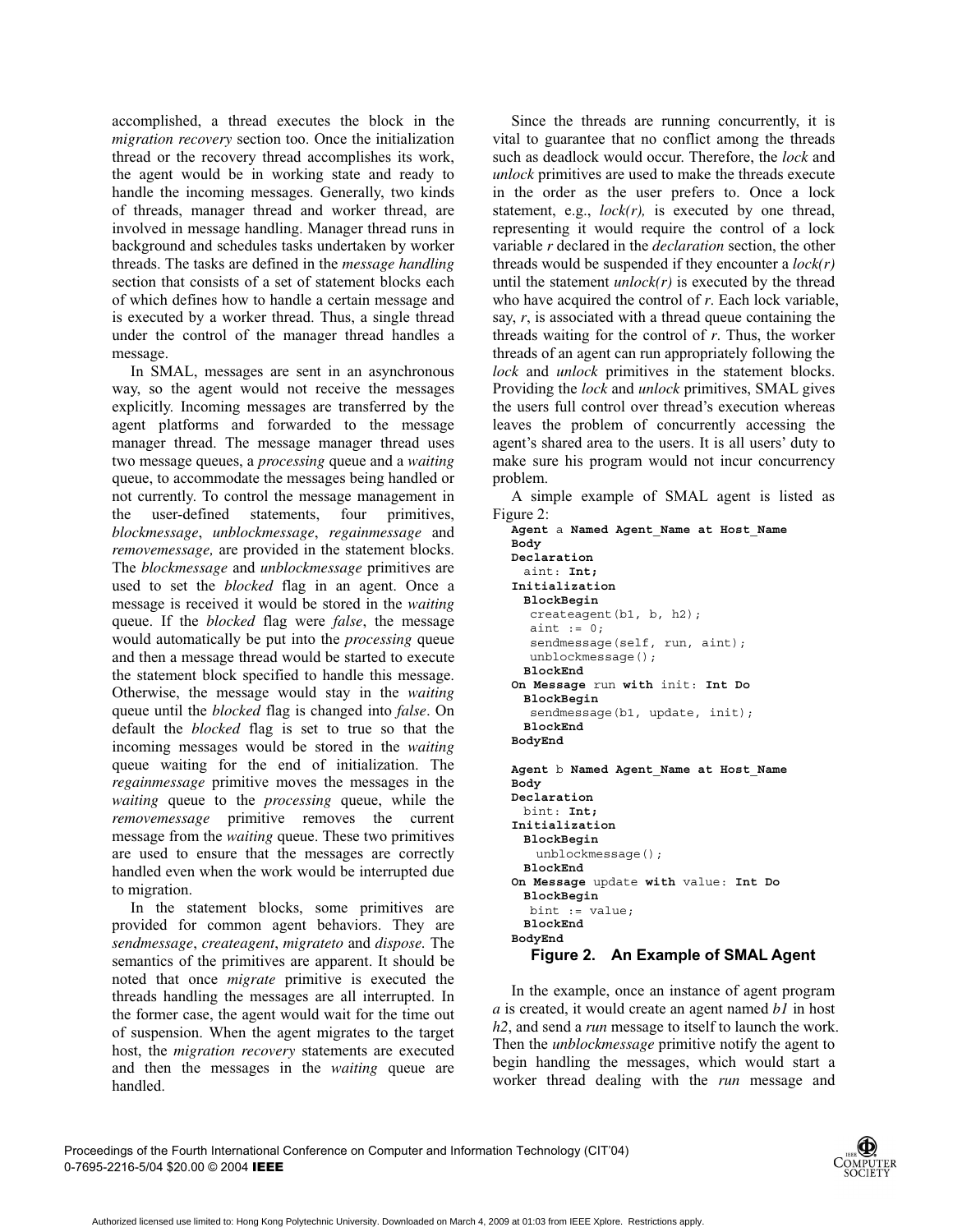sending an integer to *b1*. As to the agent *b1*, it would be ready to handle the incoming messages if the initialization is finished. As the message from *a*'s instance comes, the value of *bint* in *b1* is set to the one of message's argument. This example would be further discussed in later section.

SMAL presents a simple scheme to specify the mobile agent algorithm based on asynchronous message passing. Different from other formal language describing mobile computation such as  $\pi$ -Calculus and Mobile UNITY, SMAL adopts a high-level language form to present mobile agent algorithms, which undoubtedly facilitates the design of the algorithms. However, the theoretic achievements in mobile computation, i.e., the verification rules in Mobile UNITY, cannot be directly used in SMAL, which pushes us looking for an approach to transform SMAL programs to other formal representation so as to take advantage of those existed formal tools.

# **3. SMAL-Mobile UNITY Transformation**

Mobile agent algorithm is easy to present in SMAL language, but it is difficult to verify its correctness. Fortunately, Mobile UNITY has set out a complete set of rules for verification. Therefore, a shortcut to verify the algorithm in SMAL is to translate it into an equivalent program in Mobile UNITY, and then utilize the UNITY-logic [8] to prove the properties indicating the correctness of the algorithm.

A Mobile UNITY system comprises a set of *components* that are activated *programs* and the *interactions* among the *components*. The specification of a program consists of four sections, *declare*, *always*, *initially* and *assign*, acting as the common elements of a normal programming language do. The variables are declared in the *declare* section and the initial values are assigned to them in the *initially* section, the constants and macro notations are defined in the *always* section for simplification of the program. In the *assign* section, the major part of the program, the statements representing the actions of the program are listed. The statements adopting a guard-statement style can be executed concurrently as soon as the predicate in its guard is satisfied. However, which statement is chosen to run is not definite when there are several statements available. Readers can refer to [3] for the details of Mobile UNITY.

As a reactive formal tool describing mobile computing, Mobile UNITY differs a lot from SMAL either in syntax or in semantics. For example, Mobile UNITY enables the strong migration because the program would maintain its states while it changes the location variable  $\lambda$ . Additionally, every statement in a

Mobile UNITY program has a chance to run once the guard condition is satisfied and, regarding the rules called "strong fairness" in reactive models, each statement would be executed eventually unless its guard condition is no longer satisfied. On the contrary, the statements in SMAL are usually executed sequentially. Generally, the elements of SMAL can be translated into Mobile UNITY statements, but there are still some features of SMAL such as multithreading cannot be identically interpreted, which make us have to find an alternative to simulate them.

## **3.1. Transformation of Variables**

Variables declared in SMAL program are composed of agent's global variables and local variables in statement blocks. Agents would only maintain the states of global variables. These variables can be correspondingly transformed into the variables in Mobile UNITY; however, the transformation method varies with the variables' data types and locations. SMAL has a type system supporting two simple value types, user-defined record types and a *Lock* type, whereas Mobile UNITY just adopts some data types on default. However, Mobile UNITY permits the free definition and use of record types, queue types and array types, which makes the data types in UNITY powerful enough to represent the ones in SMAL.

The conversion of global variables is fairly simple. For the variables with value types, *Integer* and *Boolean*, are directly supported by Mobile UNITY, all the effort needed is to add corresponding variables in declare section. Usually, to facilitate differentiating the variables, a naming policy is used in converting the names. For example, under the guidance of a certain naming policy, the declaration of a global *Int* variable named *count* in agent program *task1* might be changed into *task1\_global\_count: integer* in the corresponding program specification in Mobile UNITY. Since the *Lock* variables in SMAL always concern the allocation of resources, a *Bool* variable indicating the occupation of the resource and a variable queue of Thread type (a record type representing a thread) indicating the threads waiting for the resources are required to represent the variables with the *Lock* type in Mobile UNITY.

Variables declared in statement blocks of *initialize* and *message recovery* can follow the similar conversion rules above because they can be treated as static variables too. However, it is more complicated to convert the ones in message handling sections. As a notation language whose major purpose is to verify the properties, Mobile UNITY didn't enable the dynamical creation of variables, which is the basis of SMAL's multithreading mechanism. As each message

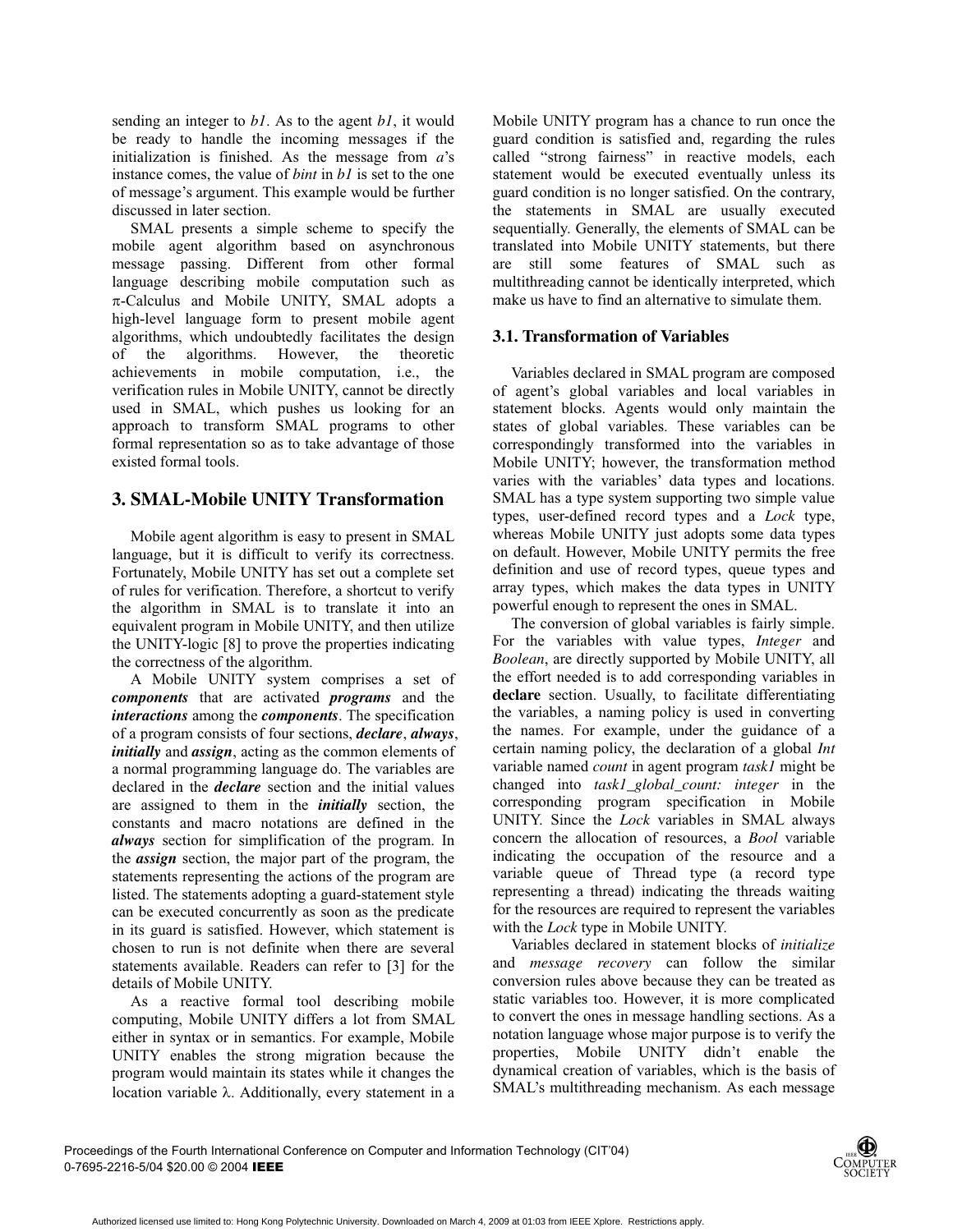handling thread owns a replication of local variables, we have to declare a set of variables for each thread in the Mobile UNITY representation. For simplicity, we can declare an array for each variable in a message handling section, e.g., the array *Msg\_A\_b[N]:integer* represents the conversion of a variable *b: Integer* in *On Message A* section. The range of the array is the maximal count allowed for concurrently running message-handling threads. Further, to make sure the variables would not interfere with each other, some statements are required in the **assign** section to assist handling the elements in variable arrays.

#### **3.2. Transformation of Statements**

The reactive model in Mobile UNITY permits the statements executed in a concurrently way, while the statements in a block in SMAL can only run sequentially. To represent the statement blocks in Mobile UNITY, some mechanisms are conceived to make the concurrent statements running in a sequential way. The steps to transform the statements can be discussed briefly as follows.

Firstly, each SMAL statement would be assigned a unique label, and we denote the set of the labels as L with a function next: L $\rightarrow$ L. Next (l<sub>1</sub>) = l<sub>2</sub> indicates that once the statement labeled  $l_1$  has been executed, the statement labeled  $l_2$  in SMAL would be the next one to execute. Therefore, in **declare** section of Mobile UNITY specification, we can declare a label variable for each statement in *initialize* and *migration recovery* due to their uniqueness, and declare an array of label variables for each statement in message handling section for simulating multithreading.

Secondly, the statements in SMAL are all transformed into the reactive assignment statements with the assistance of label variables. For example, a statement  $I = I + I$  with the label *l* can be transformed to be  $I_A$ ,  $I_A := I_A + I$ ,  $next(l)$  if  $I_A = I$ , here  $I_A$  is a variable performing the function of a program counter. Similarly, conditional statements and loop statements can also be transformed with some preprocessing, e.g., loop statements can be converted to conditional statements by introducing a *goto* statement, and the Boolean condition *b* in a *if(b)* can be directly put into statements' guard.

Thirdly, the primitives and associated mechanism in SMAL would be described in Mobile UNITY. The message queues and the management primitives would be translated into UNITY's variable declarations and statements. Meanwhile, there are still some primitives such as creation and communication that would not be transformed. Although it is feasible to transform them, we would used these primitives directly as default functions and add some logic rules accordingly, which would make the specification compact.

Obviously, the transformation is to interpret the SMAL program in Mobile UNITY. In other words, it is the semantics specification of SMAL program in Mobile UNITY. To explicitly explain the transformation approach, we would use a function to formally describe the transformation of each element of the program.

## **3.3. MU: Transformation Function for SMAL to Mobile UNITY**

Under the guidance above, we defined a transformation function MU to translate a SMAL program to a semantically equivalent Mobile UNITY program. MU defines all the rules needed to transform the syntax elements of SMAL, however, here we can only introduce the major parts of the definition and ignore the trivial ones. In MU, some auxiliary functions, *declare*, *always*, *initially* and *assign*, and an operator  $\oplus$  are introduced for facilitating the description. The purpose of the notations is to combine the contents in corresponding sections, e.g.,  $A \oplus$  declare[B] means add B into A's declare section.

**3.3.1. Agent framework.** It is fundamental to create a framework of Mobile UNITY program when we want to transform the concrete elements. The framework includes the agent program structure and the implementation of message management.

MU[Agent *Agent\_Declaration\_Name* Named Agent Name At Host Name <BODY>]  $\equiv$ 

( program Agent\_Declaration\_Name(Agent\_Name, Host Name) at  $\lambda$  declare… initially… always… assign… end )

MU[default] MU[<BODY>]

*MU[default]* defines the variables and statements involving message queues, message management, migration and dispose in generating the framework.

```
MU[default] \equivdeclare[ … <variables>… ] 
   always[Message \equiv (type, arg) ] \oplusinitially[ ... <variables initialization>...] \oplusassign[ waitingqueue, messagebuffer := 
waitingqueue.head(messagebuffer),
tail(messagebuffer) reacts-to messagebuffer \neq \varepsilon\land lively = true
  \Box processingqueue, waitingqueue, n, thread<sub>msq</sub>
[n] , \mathbbm{1}_{\text{msg}}[n] :=
processingqueue.head(waitingqueue),
tail(waitingqueue), pick(msg), true, startl(msg) 
if waitingqueue\neq \land head(waitingqueue).type =
msg \wedge messageblocked = false \wedge lively = true waitingqueue, processingqueue := 
waitingqueue.head(processingqueue),
tail(processingqueue) reacts-to 
processingqueue \neq \varepsilon \wedge regainbegin = true \wedge lively
= true
```
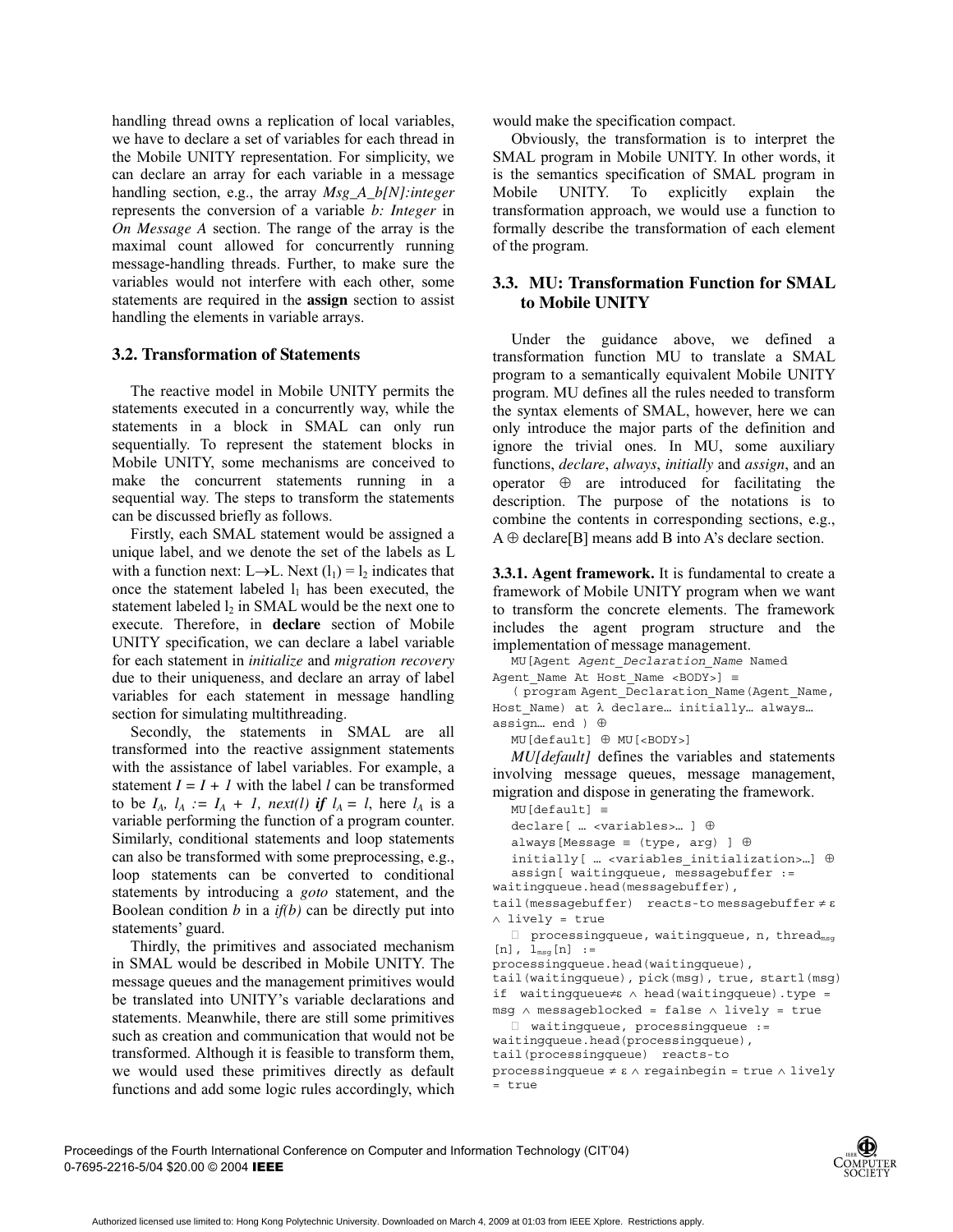```
 regainbegin := false reacts-to 
processingqueue = \epsilon \wedge regainbegin = true \wedge lively
= true
```

```
\Box processingqueue, removebegin := \varepsilon, false
reacts-to removebegin = true \land lively = true
```
 $\Box$  <  $0 \leq I \leq N$ , msg $\in \text{MSG}: \Box$  thread<sub>msg</sub>[i] := false reacts-to migrating = true  $\land$  thread<sub>msg</sub>[i]=true  $\land$ lively = true >

 $\square$  < lock\_name=Lock ::  $\square$  LockFlag<sub>lock name,</sub>

LockQueue<sub>lock name</sub> := false,  $\varepsilon$  reacts-to migrating = true  $\land$  LockFlag<sub>lock</sub> name = true  $\land$  lively = true >  $\Box$  migrating, thread<sub>migraterecover</sub>,  $l_{\text{mixturecover}}$  :=

```
false, true, start(migratereover) if migrating 
= false \land thread _{\mathtt{migraterecover}} = false \land lively = true ]
```
**3.3.2. Variables declaration.** Based on the methods previously mentioned, MU renames the variables and adds them to the **declare** section.

MU[Declaration < ADECL ITEM>+]  $\equiv \bigoplus$  MU<sub>declare</sub> [< ADECL\_ITEM>]

For agent variables with value types, the original names are transformed by a function *tranfromname*, and the value types would remain. For Lock variables, a flag variable with Boolean type and a thread queue variable are declared.

 $MU_{\text{declare}}$ [Int Variable: Int]  $\equiv$ declare[transformname(Int Variable, Agent) : integer]

 $MU_{\text{declare}}$  [Bool Variable: Bool]  $\equiv$ 

declare[transfromname(Bool Variable, Agent) : boolean]

```
MU_{\text{declace}}[Record_Variable: RecordTypeName] \equivdeclare[transfromname(Record_Variable,
Agent) : RecordTypeName]
```
 $MU_{\text{declace}}$ [Lock\_variable: Lock]  $\equiv$  $\texttt{declarge}$  [LockFlag $\texttt{Lock\_variable}$  : Boolean  $\Box$ 

LockQueue<sub>Lock variable</sub> : queue of Thread]

The variables in statement blocks of message handling sections are often defined as arrays, i.e.,

MU[BlockDeclaration < DECL\_ITEM>+, BlockName]  $\equiv \oplus$  MU<sub>BlockDeclare</sub> [<DECL\_ITEM>, BlockName]

 $MU_{\text{BlockDechar}}$ [Int\_Variable: Int, Msg\_Name]  $\equiv$ declare[transformname(Int\_Variable, Msg\_Name) : array[N] of integer]

Other definition on variables can be easily inferred according to the examples above.

**3.3.3. Statement blocks.** Transformation of the statement blocks in SMAL is the key point of MU. Here we present the details of transforming message-handling sections as the representation that involve all the techniques required. Generally, transformation of a message-handling section includes a variables declaration and statements transformation, as follow shows.

MU[On Message Msg\_Name With Msg\_Arg: <MTYPE>  $Do$  <STATEMENTBLOCK>]  $\equiv$ 

```
MU_{\text{BlockDeclare}} [Msg_Arg:<MTYPE>, Msg_Name] \oplusdeclare [1_{Msg\ Name}:array[N] of Label \squarethread<sub>Msg Name</sub>: array[N] of boolean] \oplus
```
 $intially[<0 \le I < N :: thread_{msg\_Name}[I] := false]$ 

 $\oplus$  MU<sub>message</sub> [<STATEMENTBLOCK>, Msg Name] MUmessage[BlockDeclaration < DECL\_ITEM>+

 $BlockBegin < STATEMENT > + BlockEnd, MsqName] \equiv$ 

```
MU[BlockDeclaration < DECL ITEM > +, Msg Name] \oplusMUlabel[label(BlockBegin<STATEMENT>+BlockEnd,
Msg Name), Msg Name]
```
Where *MUlabel* would transform the statements labeled by the *label* function. A common assignment statement can be directly converted into a UNITY statement, i.e.,

MUlabel[ l1: *Int\_Variable* = <INTEXP>, Msg\_Name]  $\equiv$  assign[ < 0  $\le$  I < N ::

 transformname(*Int\_Variable,* Msg\_Name)[I],  $l_{Msg\_Name}[I] := transformexp($ ,  $Msg\_Name, i)$ ,  $next(1<sub>1</sub>)$  if  $1<sub>Msg_name</sub>[I] = 1<sub>1</sub> \land threead<sub>Msg_name</sub>[I] =$ true  $\land$  lively = true > ]

The guard conditions are utilized to specify the direction of the next statement in the conditional statements and loop statements.

```
MU<sub>label</sub> [l<sub>1</sub>: if (<i>BEXP</i>) l<sub>2</sub>:Begin...End l<sub>3</sub>:Elsel_4: Begin... End, Msg Name] \equiv assign [< 0 \leq I < N ::
        \Box l<sub>Msq</sub> Name [I] := l<sub>2</sub> if l<sub>Msq Name</sub> [I] = l<sub>1</sub> \land
```
transform(<BEXP>, Msg\_Name, I)  $\land$  thread<sub>Msq\_Name</sub>[I]  $=$  true  $\land$  lively  $=$  true

 $\Box$  l<sub>Msg</sub> Name [I] := l<sub>4</sub> if l<sub>Msg Name</sub> [I] = l<sub>1</sub>  $\land$ not(transform(<BEXP>, Msg Name, I))  $\land$ 

thread<sub>Msg Name</sub> [I] = true]  $\land$  lively = true

 $MU<sub>label</sub> [l<sub>1</sub>: while (*BEXP*) l<sub>2</sub>:Begin... l<sub>3</sub>:End,$ Msg Name]  $\equiv$  assign[< 0  $\le$  I < N ::

```
\Box l<sub>Msg</sub> Name [I] := l<sub>2</sub> if l<sub>Msg Name</sub> [I] = l<sub>1</sub> \landtransform(<b>BEXP</b>), <b>Msg_Name</b>, i) <math>\land</math> thread<sub>Msg_Name</sub>[I]
```

```
= true \land lively = true
               \Box \text{ } \mathbf{1}_{\text{Msg\_Name}} \texttt{[I]} \texttt{ } := \texttt{next} \texttt{ (l_3) } \texttt{ if } \texttt{ } \mathbf{1}_{\text{Msg\_Name}} \texttt{[I]} \texttt{ } = \texttt{ } \mathbf{1}_{\texttt{1}} \wedge
```
not(transform(<BEXP>, Msg\_Name, i))  $\land$ 

```
thread<sub>Msq</sub> Name [I] = true \land lively = true
       \Box l<sub>Msg_Name</sub> [I] := 1<sub>1</sub> if l<sub>Msg_Name</sub> [I] = 1<sub>3</sub> \landthread<sub>Msq</sub> Name [I] = true \land livel=true >]
```
Some primitives such as lock, migration, dispose and message management primitives can be simulated in Mobile UNITY. In *lock* and *unlock* statements current status of the Lock is required to determine the guard conditions. In migration statements, the *migrating* flag is set to be true and the value of the location variable  $\lambda$  is reset, indicating the migration's taking place. Dispose is similarly handled. Blockmessage and unblockmessage primitives can be easily transformed, while removemessage and regainmessage primitives would incur more works.

When the execution of a message-handling block is over, the status of the thread is set to false.

```
MU<sub>label</sub>[1:lock(Lock Name), Msg Name] \equiv
```
assign[ $< 0 \le I < N$  ::

```
\Box l<sub>Msg_Name</sub> [I], LockFlag<sub>Lock_Name</sub> := next(l<sub>1</sub>), true
if l_{\text{Msg Name}}[I] = l_1 \wedge \text{LockFlag}_{\text{Lock Name}} = \text{false} \wedgethread<sub>Msq</sub> Name [I] = true \land lively = true
```

```
\Box thread<sub>Msg_Name</sub> [I], LockQueue<sub>Lock_Name</sub> := false,
\texttt{LockQueue}_{\texttt{Lock\_Name}} \bullet (\texttt{Msg\_Name},\ \mathbb{I}) \quad \text{if } \texttt{l}_{\texttt{Msg\_Name}}[\mathbb{I}] = \texttt{l}_1 \landLockFlagLock_Name = true \land thread<sub>Msg_Name</sub>[I] = true \land
```
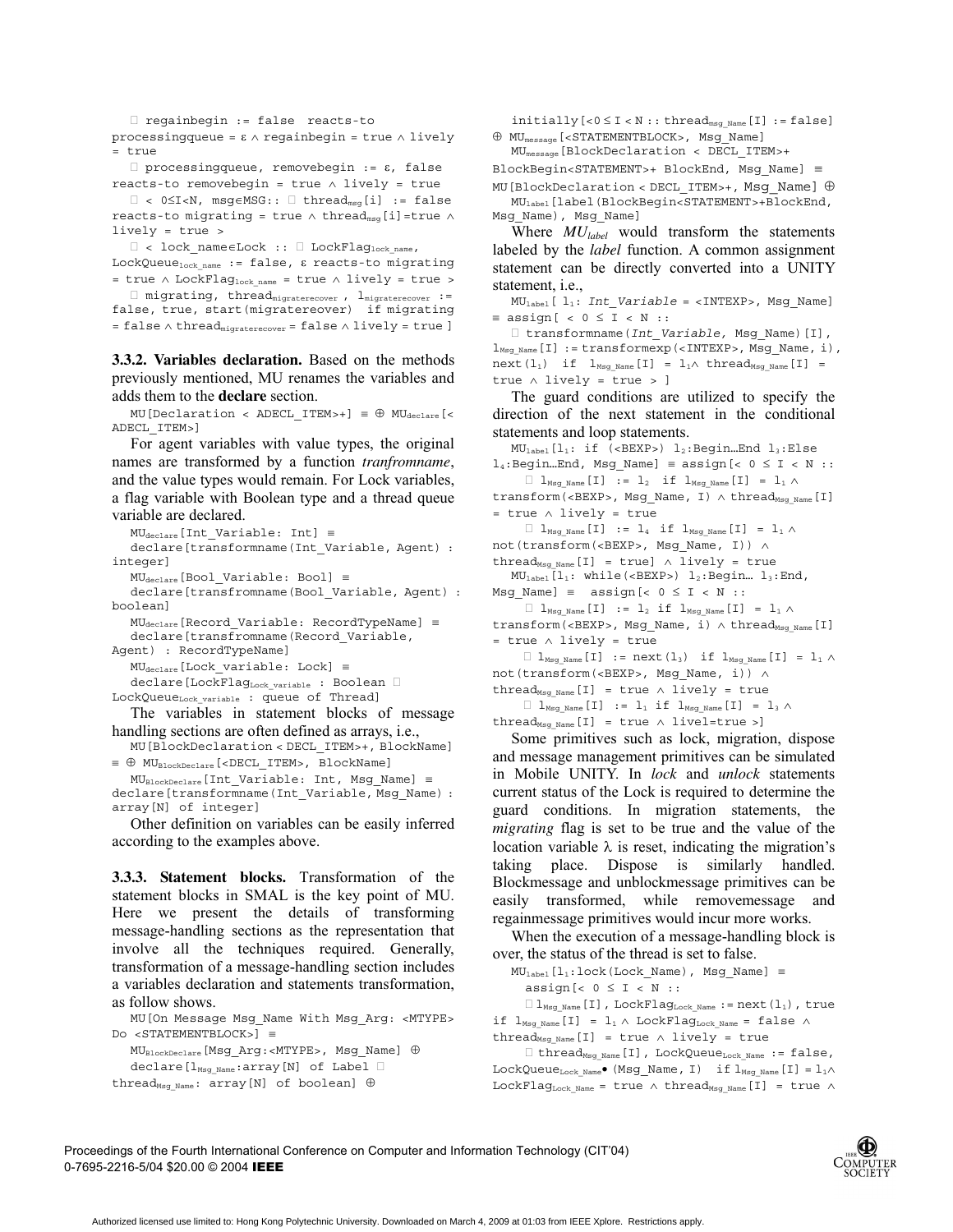```
lively = true] 
    MU<sub>label</sub> [l<sub>1</sub>:unlock(Lock Name), Msg Name] \equivassign[<0 \le I \le N ::
       \Box l<sub>Msg</sub> Name [I], LockFlag<sub>Lock</sub> Name := next(l<sub>1</sub>),
false if l_{Msg\text{ Name}}[I] = l_1 \wedge \text{LockQueue}_{\text{Lock\text{ Name}}} = \varepsilon \wedgethread<sub>Msg Name</sub> [I] = true \land lively = true
       \Box l<sub>Msg Name</sub> [I], thread<sub>Msg Name1</sub> [j],
LockQueue_{Lock\_Name} := next(11), true,
tail(LockQueue<sub>Lock_Name</sub>) if l_{\tt{Msg\_Name}}[I] = l_1 \wedgeLockQueue<sub>Lock Name</sub> = \epsilon \wedge head(LockQueue<sub>Lock Name</sub> ) =
(Msg Name1, j) \land thread<sub>Msg_Name</sub>[I] = true \land lively
= true ]
   MU<sub>label</sub>[l<sub>1</sub>:MigrateTo(Host_Name), Msg_Name] \equivassign[< 0 \le I \le N ::
       \Box \lambda, migrating := \lambda_{\texttt{Host\_Name}} , true if 1_{\texttt{Msg\_Name}} [I]
= l_1 \wedge thread<sub>Msg_Name</sub>[I] = true \wedge lively = true > ]
    MU<sub>label</sub>[1:Dispose()] =assign[<0 \le I \le N ::
       \Box lively := false if l_{Msg\_Name}[I] = l_1 \wedgethread<sub>Msg_Name</sub>[I] = true \land lively = true > ]
    MU<sub>label</sub> [1: blockmessage(), Msg Name] \equivassign[<0 \le I \le N ::
       \Box l<sub>Msg Name</sub> [I], messageblocked := next(l<sub>1</sub>),
true if l_{Msg\ Name}[I] = l_1 \wedge \ thread_{Msg\ Name}[I] = true\land lively = true]
    MU<sub>label</sub>[1: regainmessage(), Msg_Name] \equivassign[<0 \le I \le N ::
       \Box l<sub>Msg Name</sub>[I], regainbegin := next(l<sub>1</sub>), true
if l_{Msg\_Name}[I] = l_1 \wedge \text{thread}_{Msg\_Name}[I] = \text{true} \wedge \text{levely}= true >1MU<sub>label</sub>[1: remember <math>[1:1]</math> represents a specific function of <math>[0, 1]</math> and <math>[1, 2]</math> is a specific function of <math>[0, 1]</math>.assign[<0 \le I \le N ::
       \Box l<sub>Msg_Name</sub>[I], removebegin := next(l<sub>1</sub>), true
\texttt{if } \mathbf{1}_{\tt{Msg\_Name}}[\mathtt{I}] \ = \mathbf{1}_{\tt 1} \wedge \mathtt{thread}_{\tt{Msg\_Name}}[\mathtt{I}] \ = \mathtt{true} \wedge \mathtt{lively}= true >1MU<sub>label</sub>[l<sub>1</sub>: BlockEnd, Msg Name] =assign[<0 \le I \le N ::
       \Box thread<sub>Msg_Name</sub>[I] := false if l_{Msg\_Name}[I] = l_1 \wedgethread<sub>Msq Name</sub> [I] = true \land lively = true > ]
```
The partial definition of MU depicted above shows almost of the techniques required for presenting a SMAL agent program in Mobile UNITY. Although there are still some statements not listed, it is not difficult to present them following the examples. However, it is still not enough for the verification in that we ignored the definition of some crucial primitives, i.e., creation and communication. The transformation of them is trivial and would cause redundant inference steps during the verification. Therefore, we introduce some inference rules with programs instead of transformation rules concerning the primitives to make the verification feasible.

#### **3. 4. Auxiliary Programs and Inference Rules**

In MU function the transformation methods for migration, lock and message management are specified, meanwhile we leave the creation and communication to the inference system rather than MU function. The difficulty in specifying the creation is similar to the embarrassment in the multithreading mechanism, that is, Mobile UNITY is lack of the means of presenting agents' dynamical creation. On the contrary, it is feasible to transform *sendmessage* as other primitives did, but the trivial specification would make the verification rather tedious. Therefore, we can simplify the procedures by directly introducing a simple auxiliary program and some inference rules that play as axiomatic semantics of the statements in the style of Hoare's triples.

Creation of an agent can be represented by the variation of the properties involving the *createagent* primitive. To facilitate the denotation, we use a notation *Initially(Agent\_Program, Agent\_Name, Host Name)* to indicate the properties holding when an agent is just initialized, i.e., *Initially(agent, an, hn)* represents the disjunction of all the equations holding in the *initially* section of the program *agent* with the parameters *an* and *hn*. Thus, the inference rule about the creation would be

 $\neg (p \Rightarrow agent(an, hn).levely)$ 

 ${p} < c$ reateagent(agent, an, hn) >  ${p \lor \text{Initially}(agent, an, hn)}$ 

The inference rule concerning the communication needs the assistance from a program called *network* implementing the communication transparent to the agents. And, in the *interactions* section of the system, the *in* queue in the *network* is directly coupled with the agents' waiting queue.

```
\frac{p}{q}program network at \lambdadeclare
       in, out : array [ Nagents ] of queue of 
message
     assign
     \langle \square i, j : 0 \le i, j < Nagents ::
          \Box in[i], out[j] := in[i] • head(out[j]),
tail(out[j]) if antoint(out[j] \neq \varepsilon \wedgehead(out[j]).targetname) = i >
   end
   interactions
   \langle \Box i: 0 \leq i \langle Nagents ::
     in[i] \approx a.waitingqueue when antoint(a)=I \landa.lively=true > 
   And, the corresponding inference rule is:
```
 $p \Rightarrow a$ *lively* = true

 ${p} < a$  *sendmessage*(*msg*) >  ${p \lor \text{head}(\text{out}[\text{ant}_a)])} = msg$ 

In the programs and inference rule above, the function *rhead(q)* returns the element locating in the tail of the queue *q*, the function *antoint(a)* transform the agent into an integer which uniquely identifies an agent in the system. From the communication programs and rules, it is easy to deduce that the following rule holds:

```
\{p\}a. sendmessage(b, mn, ma)\{q\} \Rightarrow
```
q **leads-to** rhead(b.waitingqueue) =  $(b, mn, ma)$   $\vee$ b.lively=false

Up to now, the framework of transformation for SMAL program has been established, and we would